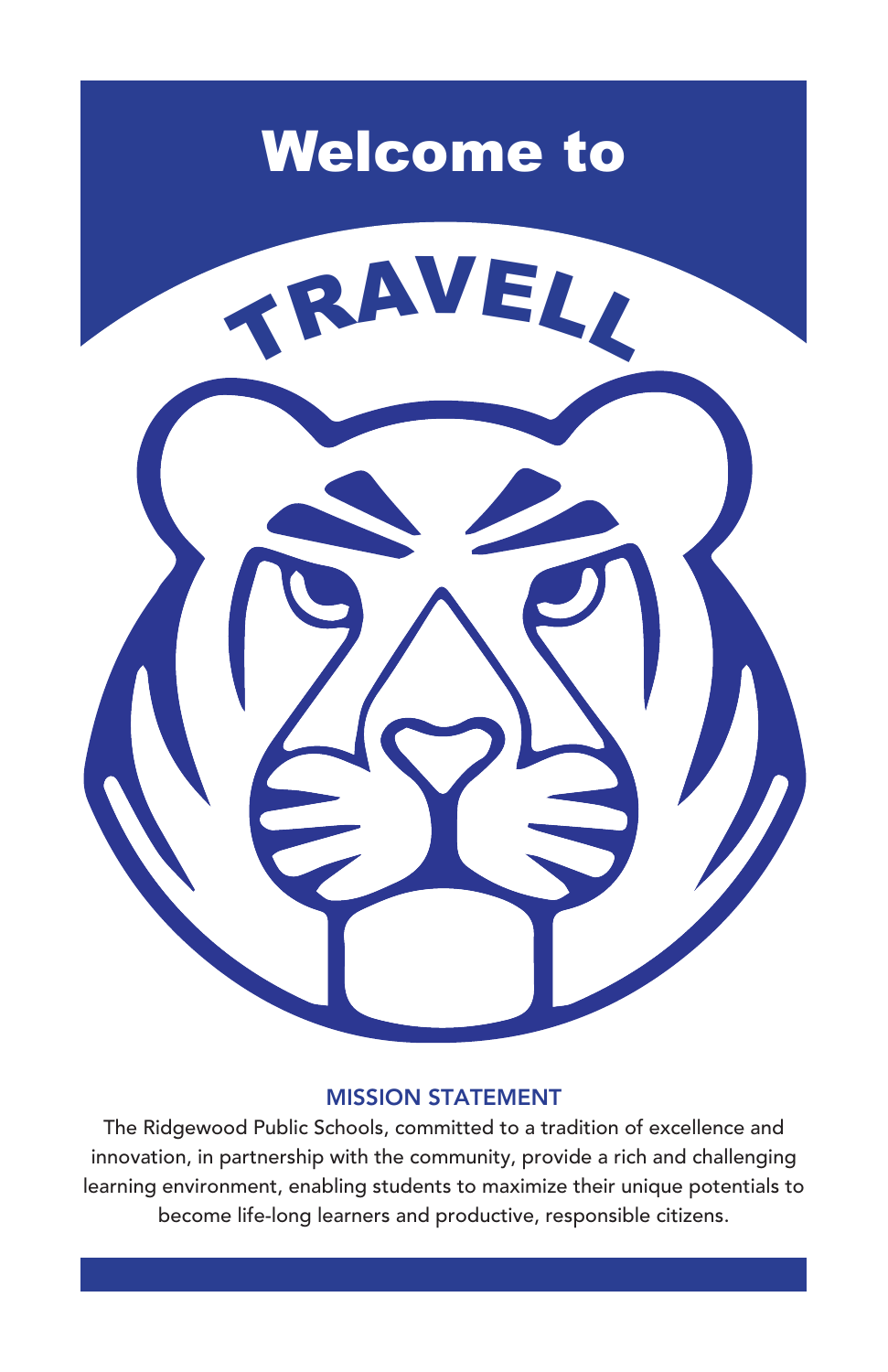## About Us

Travell School is one of six elementary schools in Ridgewood, New Jersey. Our student body consists of about 390 students in kindergarten through fifth grade. We seek to develop self-confident and capable individuals, as well as to nurture them to become caring, tolerant and responsible citizens.

The Language Arts program and staff development initiatives are committed to developing a literate student body. Our teachers work with literacy experts and one another to differentiate language arts instruction using the workshop model. Children regularly publish personal narratives, essays and information pieces as part of the Writing Workshop. In the Reading Workshop, students read self-selected, leveled trade books so that they read with accuracy, fluency and comprehension for extended periods of time.

The mathematics program combines the practice of traditional skills with a series of problem solving exercises. The goal is for students to apply their knowledge of mathematics to life situations in an accurate, efficient, and thoughtful manner.

### Parent Involvement

Parent involvement in the programs and activities at Travell is an integral part of the overall success of our school. The Home and School Association supports many of the co-curricular and enrichment programs offered to our students. Parent volunteers help in the art and library programs, as well as coordinate activities such as the Book Fair, Science Fair and the International Expo. The children benefit greatly from the dedicated efforts of parents and their partnership with the school.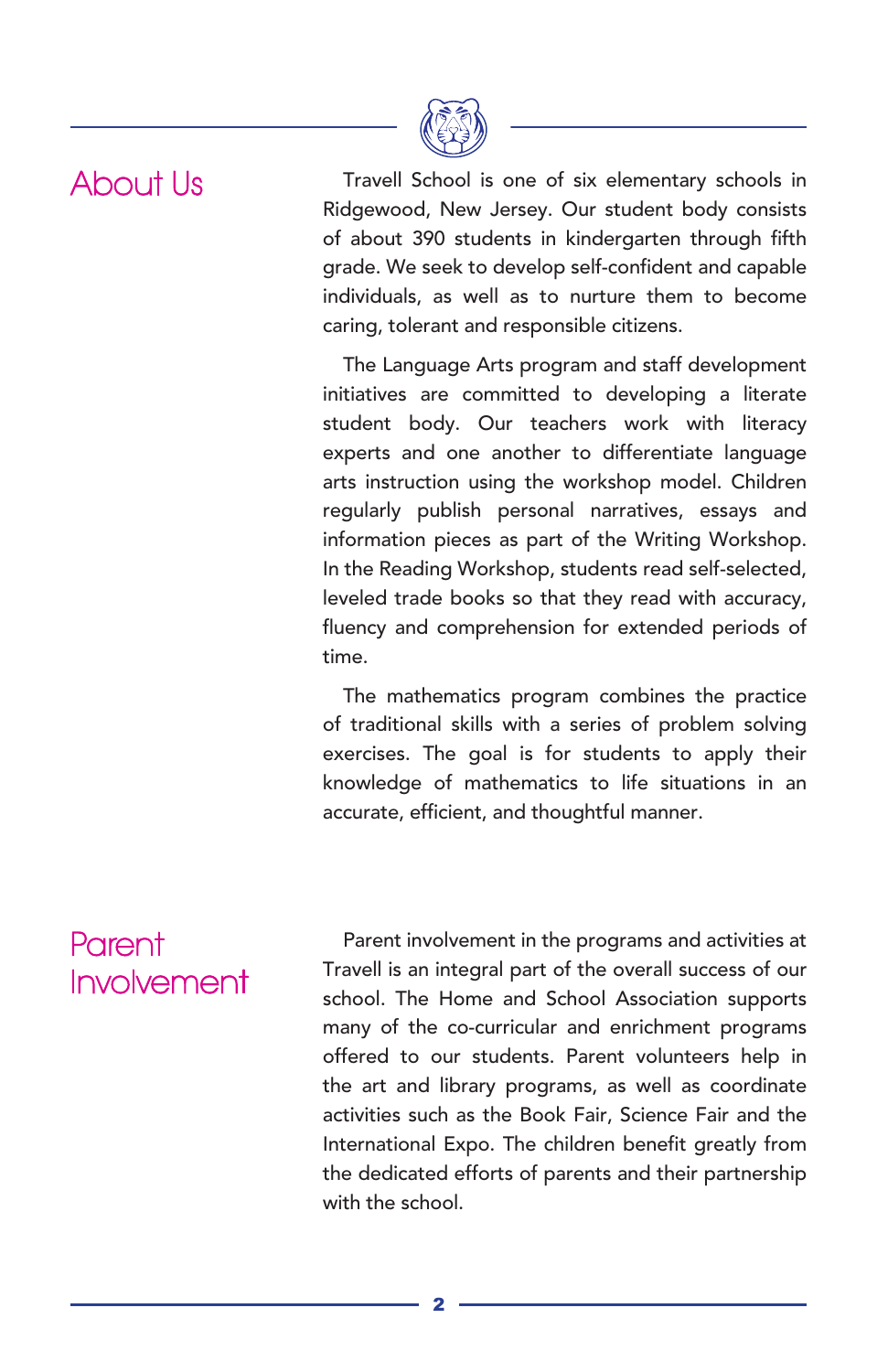

**Travell Home School A**ssociation  $(HSA)$ 

presents and funds curriculum Travell **HSA** enrichment programs and special activities for our children. These funds are made available through your family's generous contributions, not through taxes.

Enrichment programs occur throughout the year, from Fifth Grade Circus to field trip transportation; school-wide assemblies and author visits: International Expo; Science Fair; library books; music and classroom equipment; hands-on art courses; new technology; and so much more.



**How Do I Help** Contribute to Fnrichment?

First, please pay your HSA dues. This is vital to helping<br>us plan and budget for the coming year. Make sure you check E-news in September for more information on HSA dues.

Second, check out one of our easy "FREE-Raisers" programs. FREE-Raisers are a passive way for the school to benefit from places where you already spend money. We have programs with Amazon, Stop & Shop, and Box Tops for Education.

Lastly, buy SCRIP cards. SCRIP is a monthly grocery gift<br>card purchasing program.

Descriptions of our most popular FREE-raisers and fundraisers are on the following pages.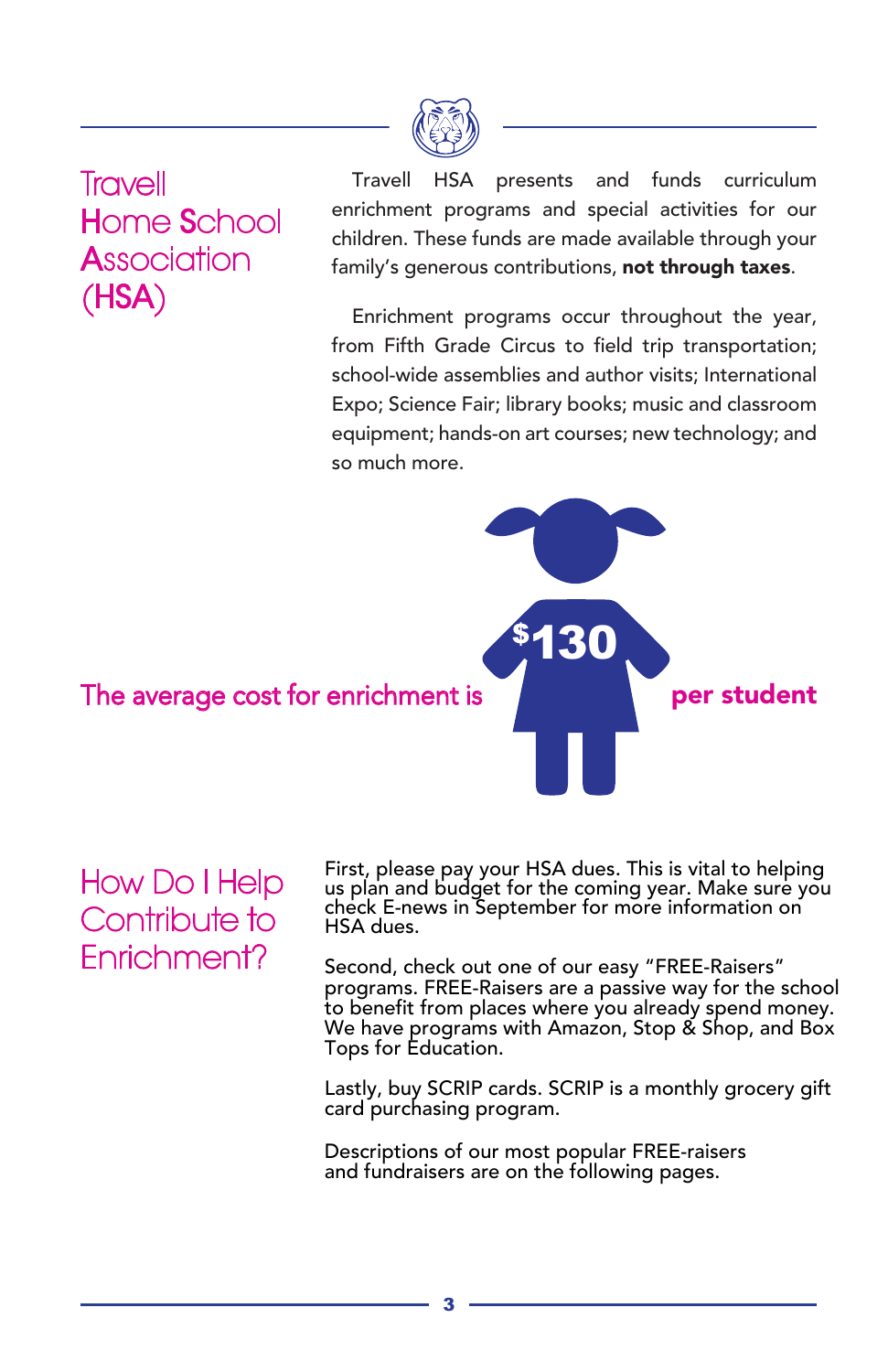

## What is AmazonSmile?

AmazonSmile is a simple and automatic way for you to support Travell every time you shop. When you shop at smile.amazon.com, The AmazonSmile Foundation will donate 0.5% of the purchase price from eligible items to Travell.

## How do I shop at AmazonSmile?

To shop at AmazonSmile simply go to smile.amazon. com from the web browser on your computer or mobile device. You may also want to add a bookmark to smile.amazon.com to make it even easier to return and start your shopping at AmazonSmile. If you use multiples devices you will need to select AmazonSmile for each one

Can I use my existing Amazon, com account?

Yes, you use the same account on Amazon.com and AmazonSmile. Your shopping cart, Wish List, wedding or baby registry, and other account settings are also the same

How does **Travell benefit?** 

Travell HSA averages \$390 per year from the program and earns funds throughout the calendar year.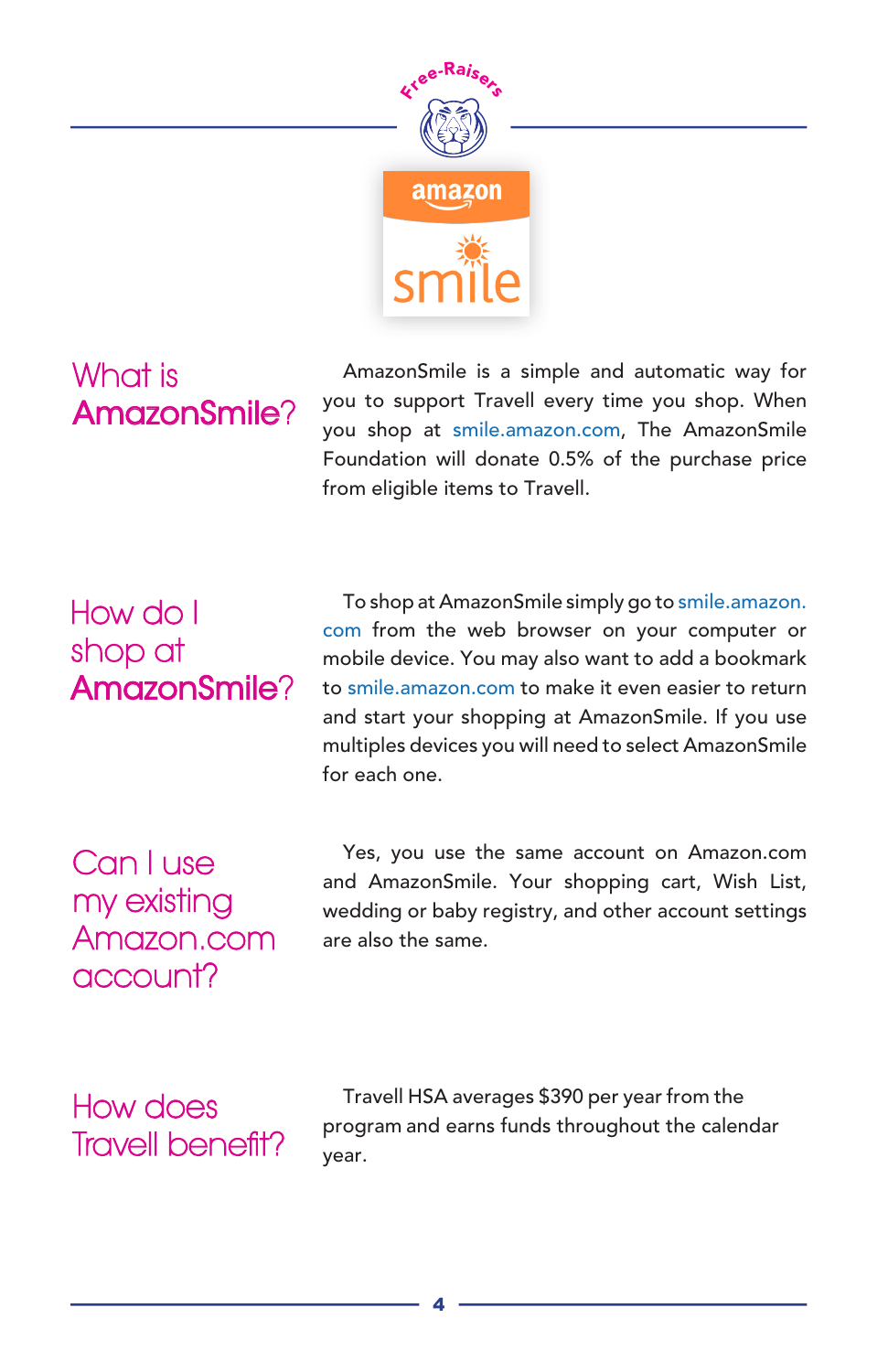

### What is **SCRIP**?

Scrip is Travell's single largest "FREE-Raiser". Families purchase gift cards on a monthly basis-dollar for dollar from any of the following supermarkets:





For example, if you write a check for \$300, you receive \$300 worth of gift cards. And, for every \$100 you spend, you are entered in our monthly raffle.

Each month your child will receive a flyer and envelope in their backpack for you to place your order. Complete this envelope with your selections and enclose a check made out to Travell HSA for the amount purchased. Return this in your child's backpack by the due date. Expect your gift cards in approximately 7 days, via the arrangement agreed upon between you and your classroom representatives on the delivery preference sheet. And remember, you can use the Stop&Shop gift cards for PEAPOD **HOME DELIVERY Service!** 

## How does Travell benefit?

**SCRIP Chairperson:** Meghan Agatep meghanfa@me.com

Scrip accounts for about 25% of the HSA's budget, raising over \$5000 per year for the program. We meet our budget needs if each family purchases \$100 in Scrip grocery cards each month. The HSA earns 5% of all gift card purchases. So, if your family purchases \$100 worth of gift cards, the supermarket will donate \$5 to the Travell HSA-at no cost to you.

# How do I participate?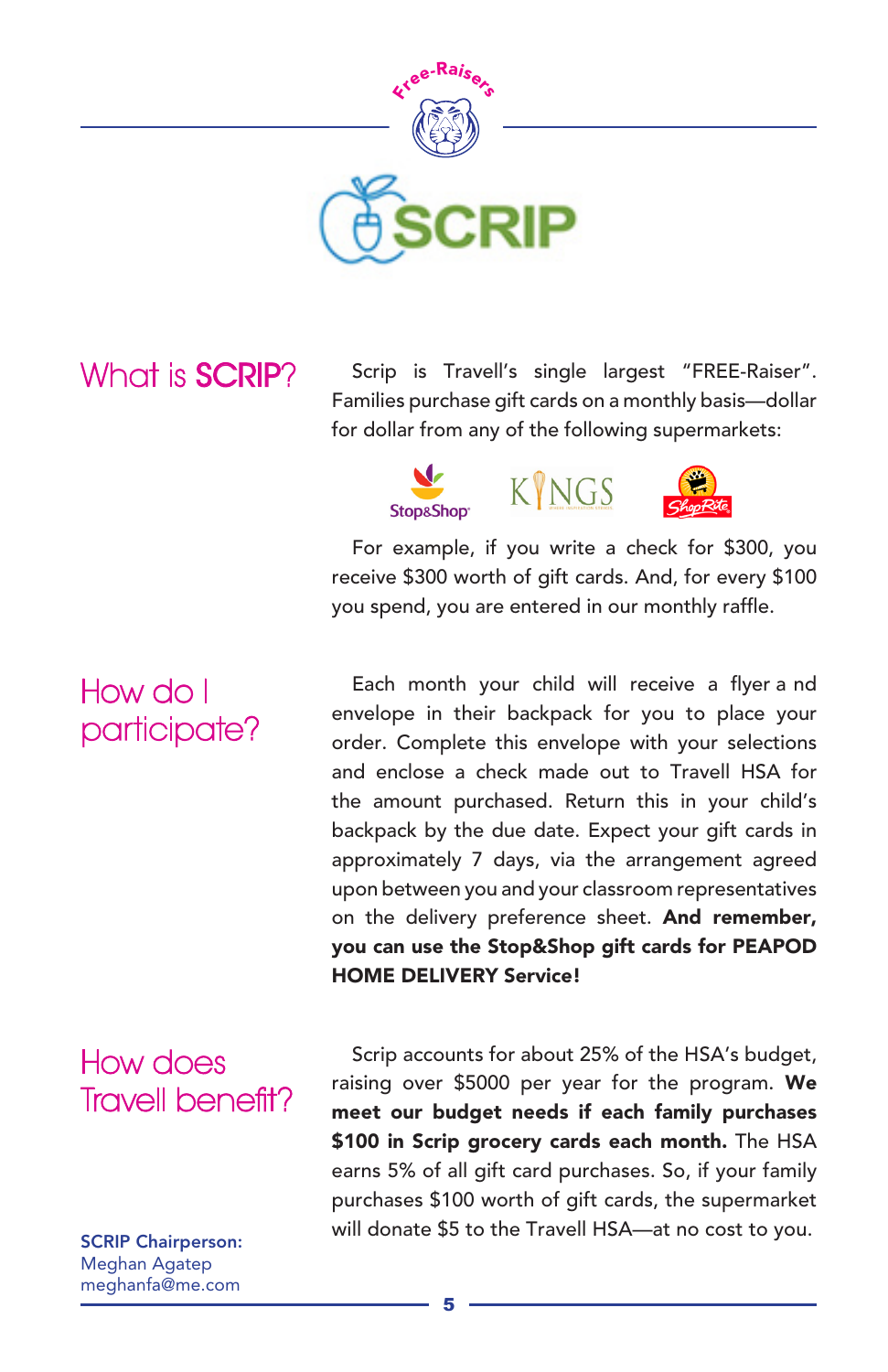

## What is A+ Rewards?

How do I sign up?

Will I still get my gas points?

The Stop&Shop A+ Rewards program are points earned just by making purchases at Stop&Shop using your loyalty card. The program runs October to March and at the end of the program, those points are calculated into a cash total for Travell-all from doing your regular grocery shopping! The HSA earned \$1635 for the 2018-2019 school year.

It's easy! A registration flyer will be sent home in backpacks with the first month of SCRIP in September. You can also sign up at www.stopandshop.com/aplus when registration opens in mid-September.

Yes! Gas points and A+ Rewards points can be earned on the same card.

Can friends and family enroll?

Yes! We happily encourage your friends and family to enroll and have Travell designated to earn their points.

A+ Rewards Chairperson: **Julie Grant** julie.grant@mac.com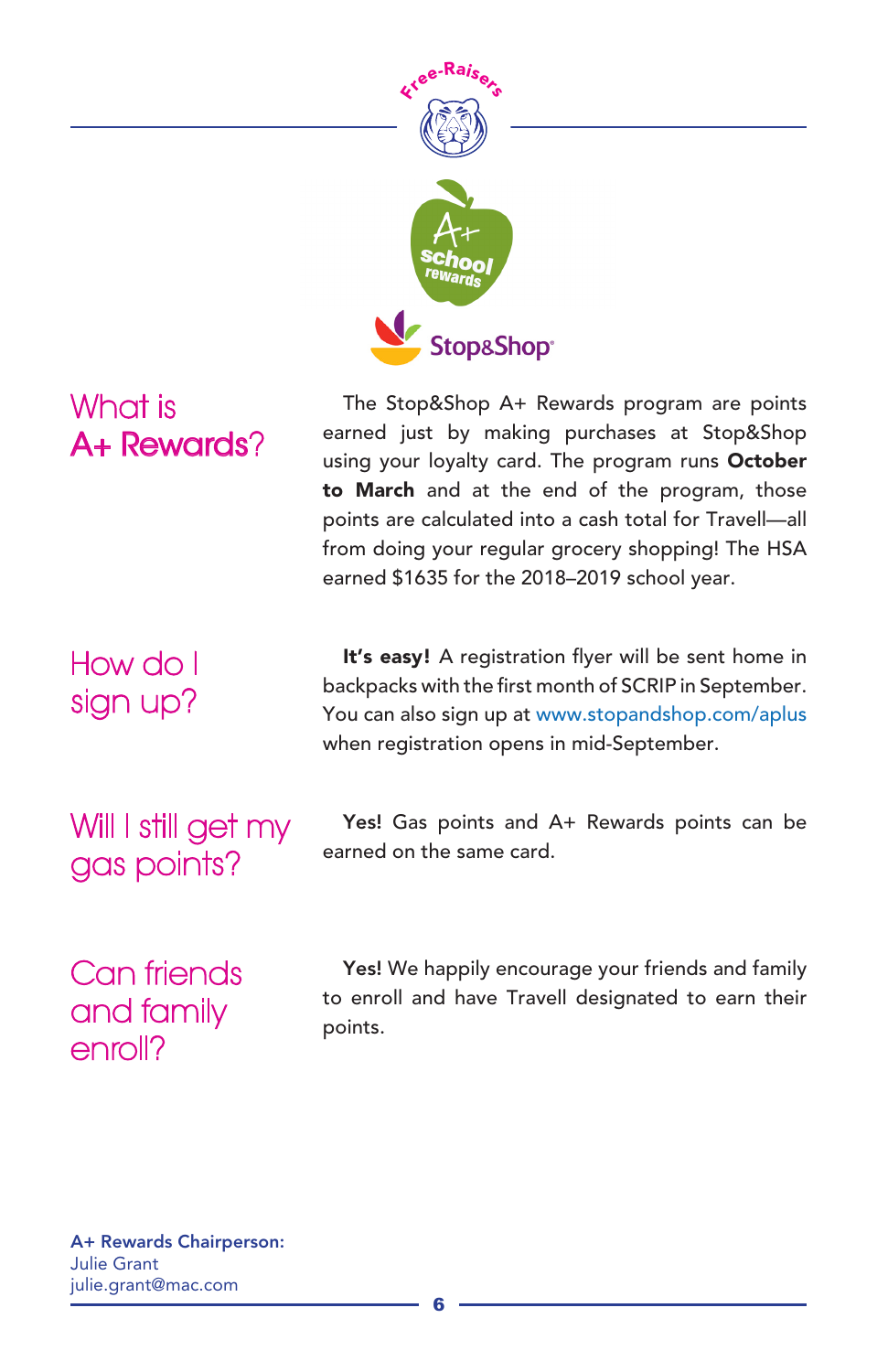

How **Box Tops** works



**BUY.** Find Box Tops on hundreds of products like: General Mills, Ziploc, Reynolds, Kleenex, Progresso, Scott's towels, Hefty, Mott's, Annie's, Finish, etc.



**CLIP.** Clip Box Tops from package



**SEND.** Send in Box Tops monthly or at designated school year submission dates (October, March & May)



EARN. Box Tops are worth 10¢ for Travell!

Travell's HSA earned \$541 in the 2018-2019 school year from Box Tops. There are prizes awarded to the Individual and Class winner for the most Box Tops collected!

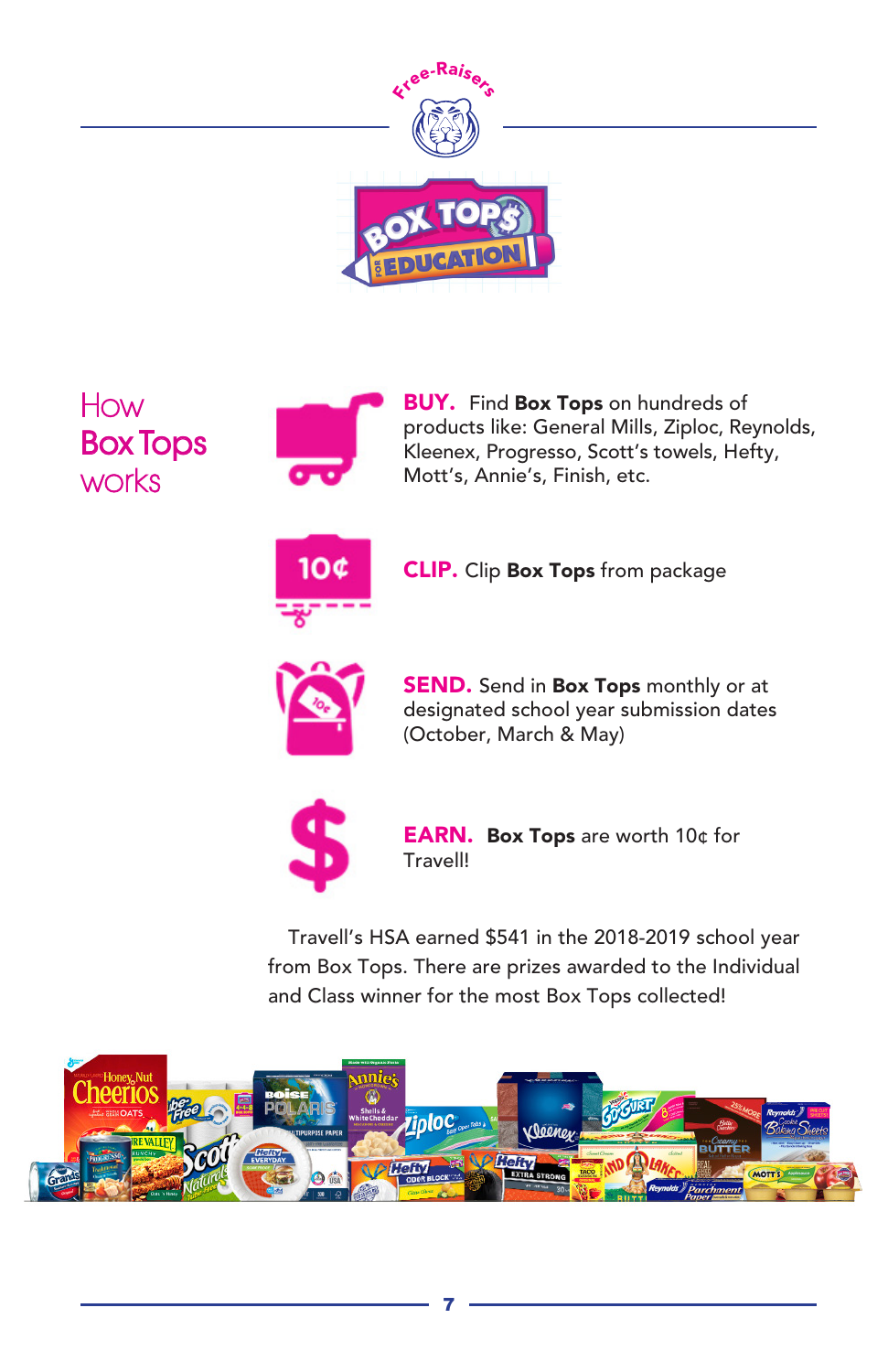

## **Travell Fundraising**

### **Friends of** Travell

## Travell **Auction**

Travell HSA offers several fundraisers throughout the school year, which allow us to provide additional programs and activities for our children that are not covered by the regular Board of Education school budget (i.e. through property taxes).

We have two major fundraisers that alternate every year: Friends of Travell and Travell Auction.

Friends of Travell is held in alternating years and includes a fundraising campaign that is promoted throughout the entire school year. Parents are invited and encouraged to donate to the Friends of Travell campaign. The HSA typically suggests an amount that is equivalent to the cost per child of enrichment programs, but all donations of any amount are needed and appreciated.

Please note that many companies offer<br>Corporate Matching Gift donations.

Travell Auction is held every other spring, usually late March or early April, depending upon the school calendar. Parents gather for one fun and festive evening to enjoy a special dinner and auction to raise funds for Travell. The HSA Auction Chairs and Committee solicit donations from Travell families, teachers and staff, local businesses in Ridgewood, neighboring towns, and national corporations. The event includes silent and live auctions, and tricky trays as well as raffle opportunities.

With parent contributions through the Auction, Friends of Travell, and several smaller fundraisers every year, the Travell HSA is able to provide enrichment programs for our children and technology for our classrooms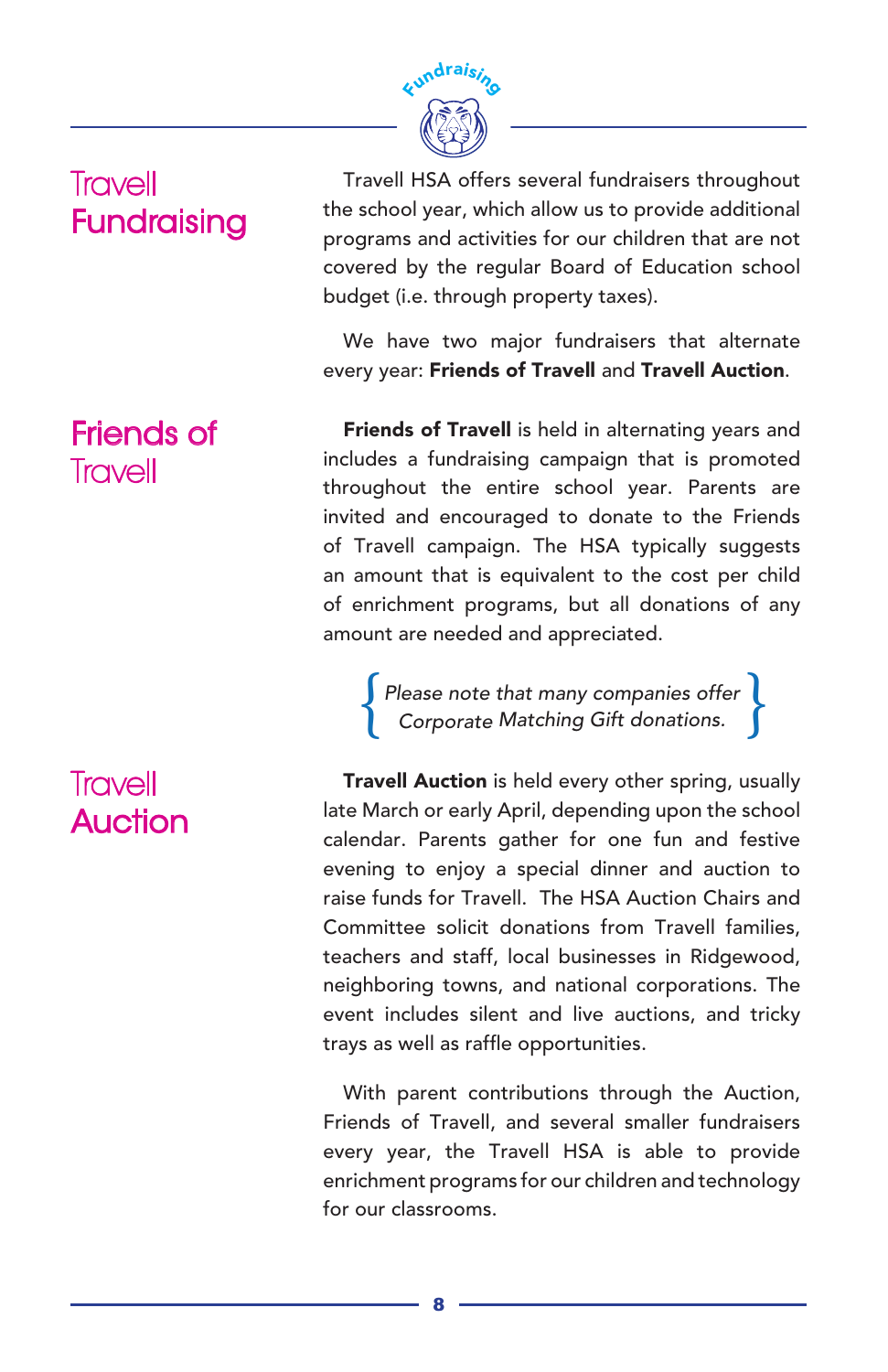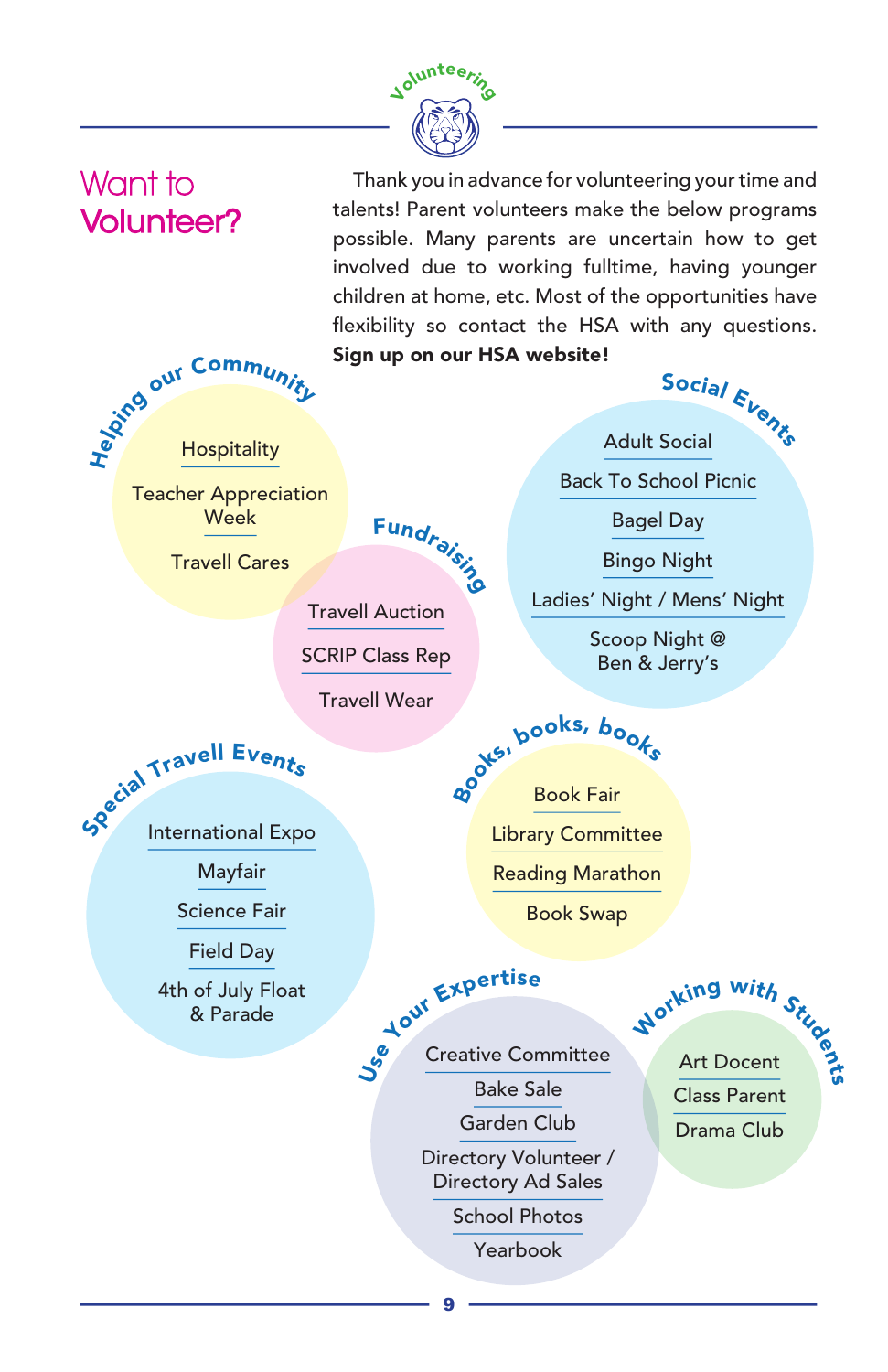

Get all the latest HSA news on our website, with links to eNews, flyers, the calendar, and Facebook and Twitter updates, plus info about events, volunteer opportunities, free-raisers, and Tiger Pass registration.

Visit: http://travellhsa.wix.com/travellhsa

### $\equiv$ July - $\frac{1}{20}$ 20 Nothing planned. Tap to cr  $\frac{21}{100}$  $29$ <br>Wed August  $6<sub>Thu</sub>$

Join our 2020-2021 Travell Events Google calendar! When you join, you can receive reminder alerts for all the school deadlines (Scrip, HSA Directory, bagel day, etc.) as well as events (grade concerts, International Expo, Mayfair, etc.) for the whole school year. The calendar lets you email event chairs and see attached information to events.

Questions? Email travell.calendar@qmail.com

## **Travell Events** Google Calendar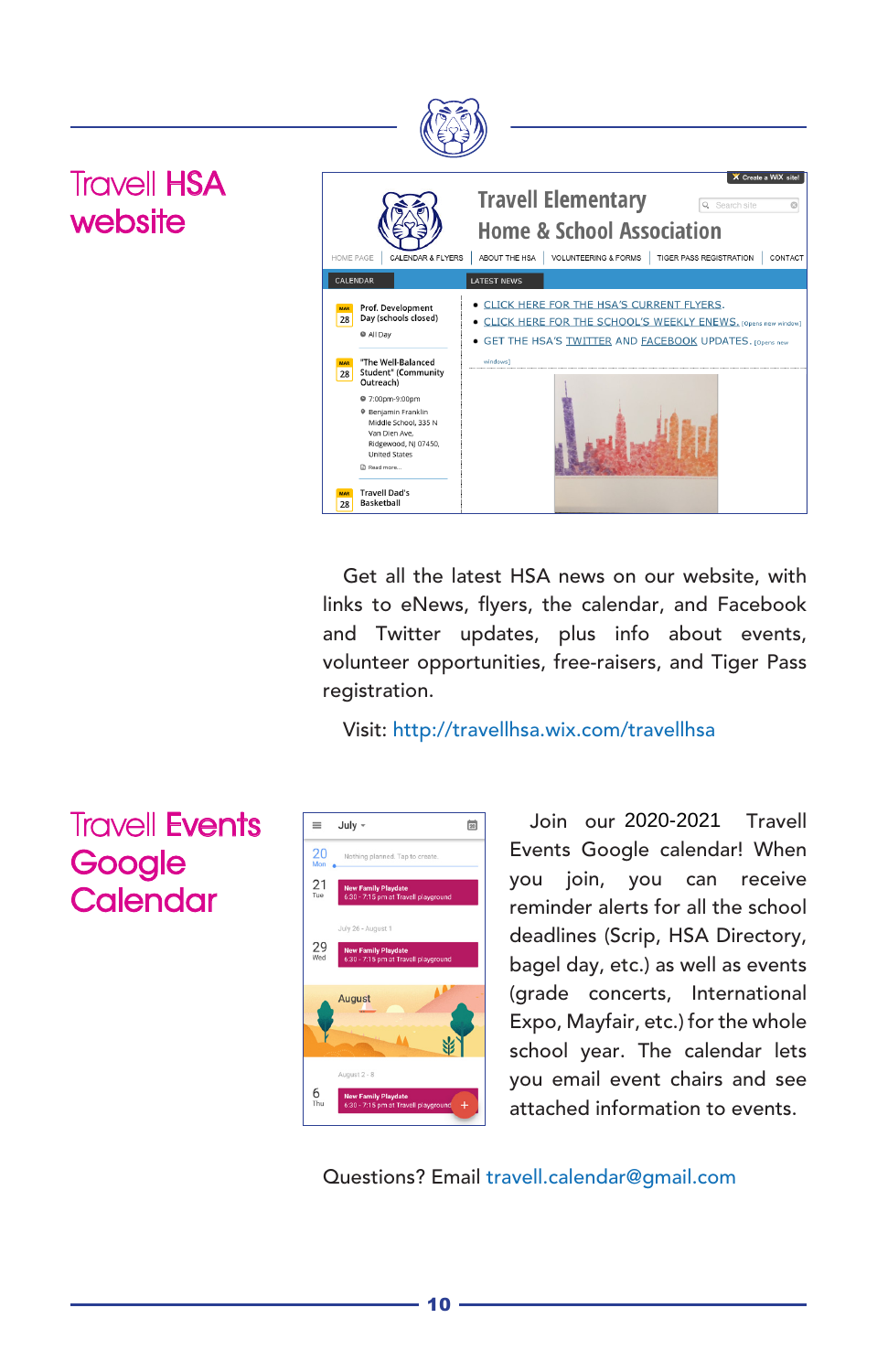

**Travell HSA Directory** 



We've gone paperless! We are excited to report that our directory will be online via your mobile phone, tablet or computer. Once you pay your HSA dues, you will have access to the Travell online directory.

What's in the directory? -class lists -contact information for all teachers, staff, HSA board members -addresses and phone numbers of Travell families -local babysitters

Questions? Email cmalloyronaghan@gmail.com Look for more information in September E-News!

Questions? E-mail cmalloyronaghan@gmail.com

# 1st Day School **Supplies**

Back to school...

Visit the Travell ordering web page to purchase yours today!